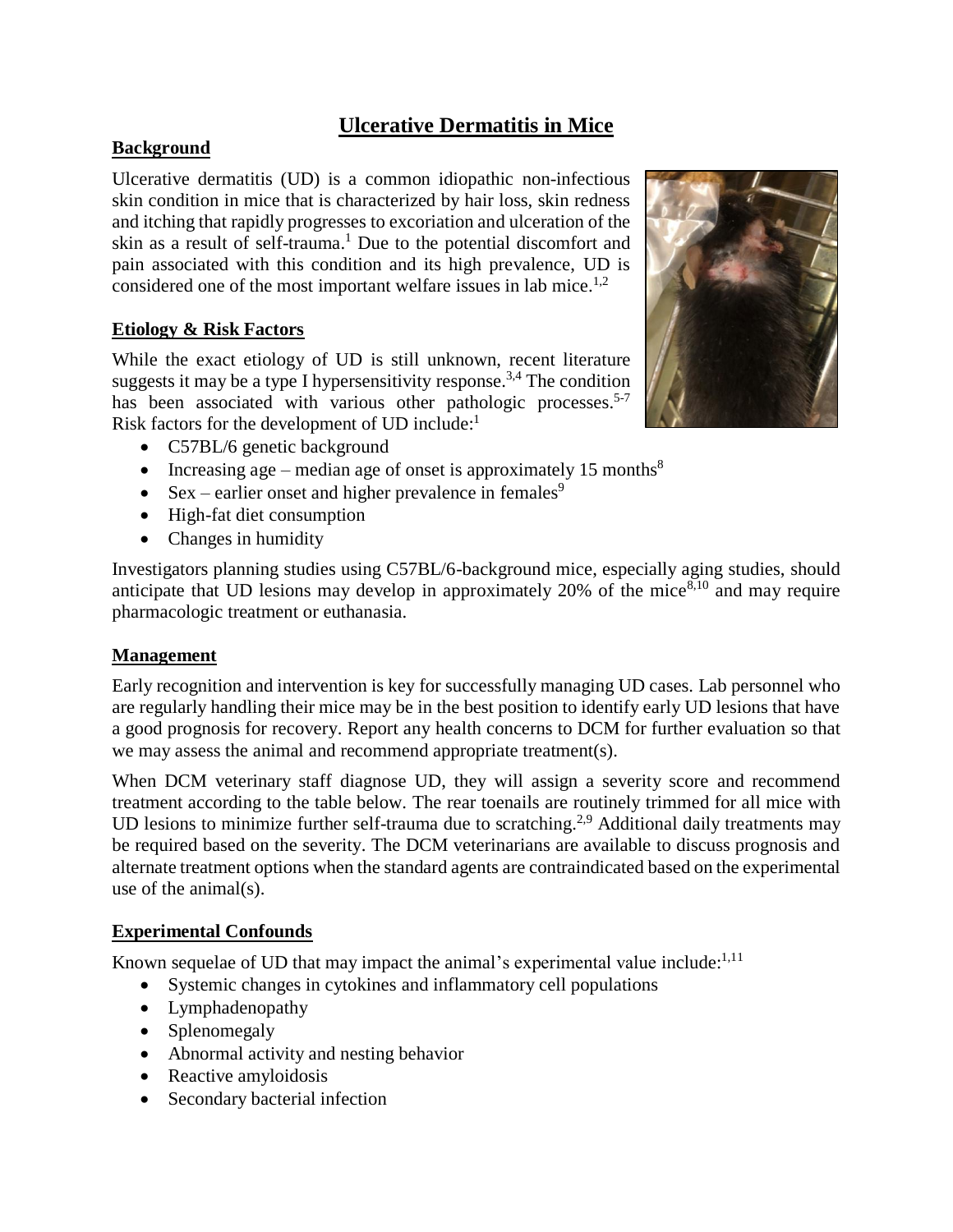|                 | Criteria (any one of the following:)                                                                                                                                        | <b>Prognosis</b> | <b>Treatment Plan</b>                                                                                                                                        |
|-----------------|-----------------------------------------------------------------------------------------------------------------------------------------------------------------------------|------------------|--------------------------------------------------------------------------------------------------------------------------------------------------------------|
| Mild            | · Single or multiple small (<2mm),<br>superficial dry crusts                                                                                                                | Good             | • Nail trim<br>. Recheck in 3-5d to assess<br>progression<br>. Follow up nail trims weekly<br>thereafter                                                     |
| Moderate        | • Erosion or ulcer <1cm cumulative size<br>. Lesions on the face S3mm                                                                                                       | Fair             | . Nail trim weekly<br>· Moist lesions: Dakin's<br>solution SID x7d<br>. Dry lesions: recheck in 2-3d<br>to assess progression                                |
| Severe          | . Large (up to 2cm cumulative) ulcers<br>· Deep/full thickness skin ulceration into<br>subcutis<br>· Facial lesions >3mm<br>· Incessant scratching<br>· Ocular globe injury | Poor             | . Nail trim weekly<br>· Dakin's solution SID x7d<br>· Carprofen SID<br>· Enucleation of injured eyes<br>· Euthanasia required if<br>treatment is not elected |
| <b>Terminal</b> | · Extensive (>2cm) deep ulcers<br>· Exposed muscle<br>· Debilitating wound contracture                                                                                      | Grave            | · Nail trim<br>· Euthanasia required                                                                                                                         |

## **Ulcerative Dermatitis Severity Scores**

References: 2, 9, 8, 12-14